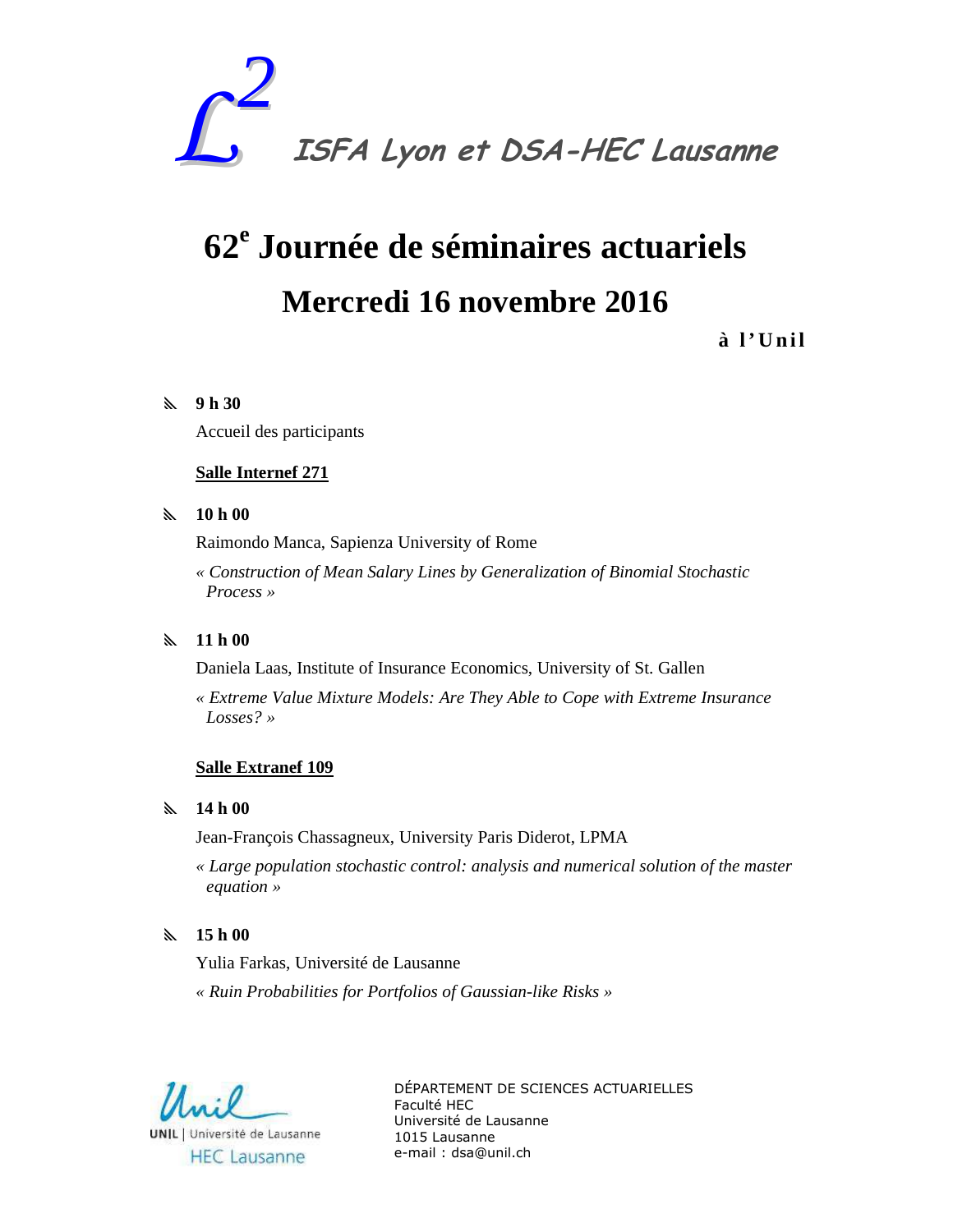

Speaker: Raimondo Manca, Sapienza University of Rome

Title: « Construction of Mean Salary Lines by Generalization of Binomial Stochastic Process »

Abstract: We will present how it is possible to forecast the development of a worker salary line. This problem is part of the general problem of "man power planning" that is a typical problem of operations research. First of all, it will be shown the construction of the probabilities of the rank changes. After the calculation of these probabilities it is possible to obtain the expected mean salary lines. The construction of mean salary lines could be useful to a firm that should change the rules that govern the rank promotion having the possibility to calculate the cost of the new rules and its comparison with the old ones. It could also be useful for a person that belongs to a given "cohort" of individuals with the same salary characteristics. Furthermore, the forecasting of mean salary lines is fundamental for the calculation of the future contributions and of the costs of a pension fund. This fact holds for both the Defined Contribution and Defined Benefit Pension Schemes. In the first part we present the problems and the models useful for the construction of mean salary lines. After the construction of related algorithms will be presented. At least some real life example will be given.

Speaker: Daniela Laas, Institute of Insurance Economics, University of St. Gallen

Title: « Extreme Value Mixture Models: Are They Able to Cope with Extreme Insurance Losses? »

Abstract: This paper provides a critical analysis of extreme value mixture models for the approximation of heavy-tailed insurance loss distributions. In a Bayesian framework, we consider various extreme value mixture models with different degrees of complexity. Based on an empirically calibrated distribution of windstorm losses, we perform a comprehensive simulation study and examine the accuracy of the tail approximation, extrapolation to out-ofsample quantiles, variation of results across different data sets, and influence of outliers. Moreover, the models are applied to samples of U.S. hurricane losses and fire insurance losses reported by Aon Re Belgium. Our analysis shows a substantial variation of the results across different samples and a substantial impact of extreme observations. In comparison to the peaks-over-threshold approach, the extreme value mixture model approach leads to a good tail fit for the distribution of windstorm losses. For the samples of hurricane and fire losses, in contrast, the estimation errors are substantially higher than under the peaks-over-threshold method. The tail fit is not robust with regard to the adequacy of the bulk model distribution and the choice of an inappropriate bulk component can lead to very low thresholds and biased tail estimates.

ll soil **UNIL** | Université de Lausanne **HEC Lausanne** 

DÉPARTEMENT DE SCIENCES ACTUARIELLES Faculté HEC Université de Lausanne 1015 Lausanne e-mail : dsa@unil.ch